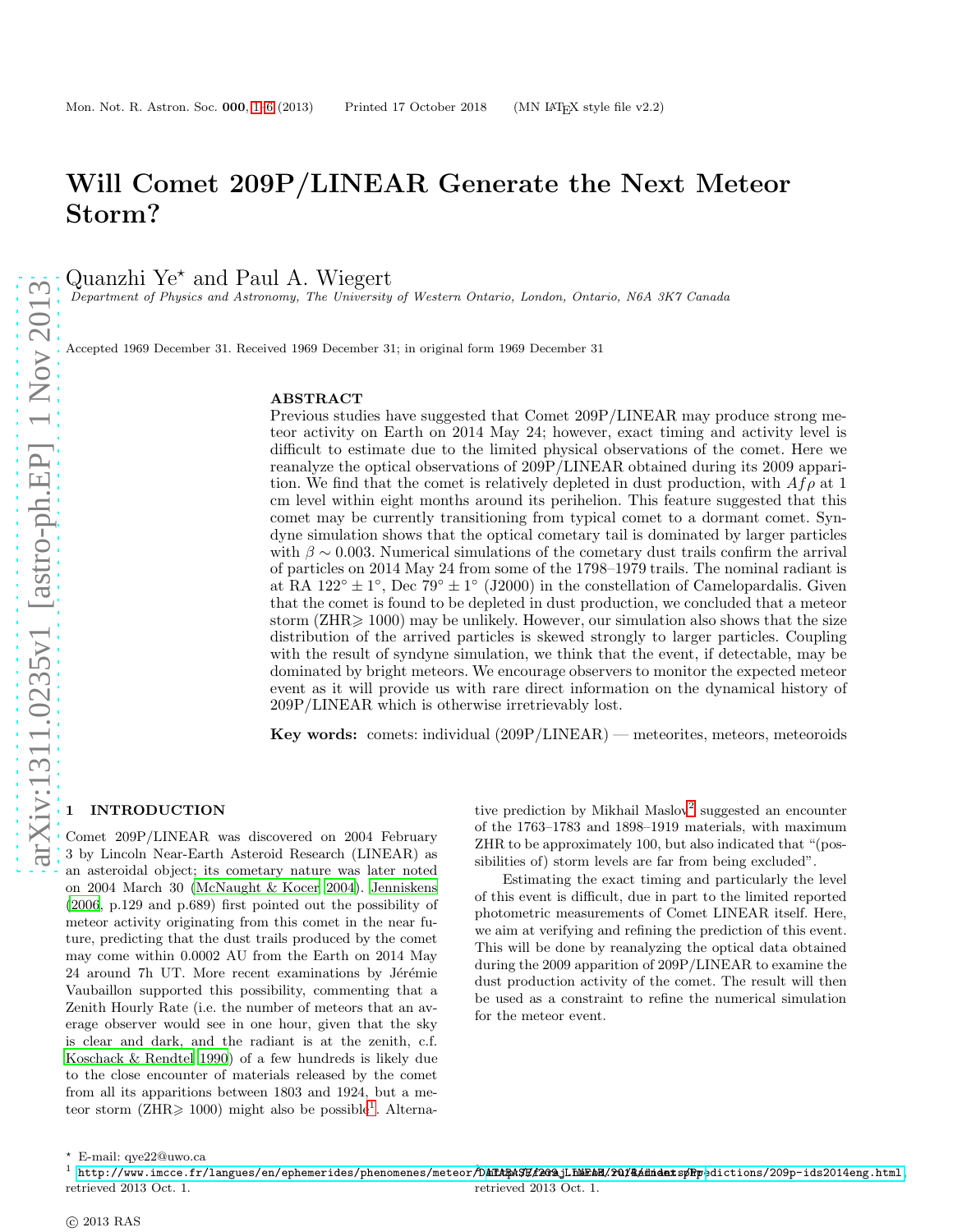## 2 OBSERVATIONS

The observational data come from two sources: (i) survey images obtained by the Catalina Sky Survey (CSS); and (ii) the images taken by Michael Jäger near Tivoli, Namibia.

The CSS data are obtained by the Catalina 0.68-m Schmidt (located near Tucson, AZ) and the Uppsala 0.5 m Schmidt (located at Siding Spring, Australia) and will be used to constrain the dust production rate. The CSS uses identical single unfiltered  $4096 \times 4096$  CCDs for both telescopes with pixel size of 2.5" for the Catalina Schmidt and 1.8" for the Uppsala Schmidt. The exposure times are variable between 20 and 30 s. Although unfiltered observations are sometimes discouraged for comet photometry due to potential contamination of Swan band emissions from the comet, 209P/LINEAR does not show signs of being an active comet, and we are therefore convinced that its Swan emissions will not be strong enough to affect our photometric result. The data on December 2008 and May 2009 are reduced with the CMC-14 [\(Evans et al. 2002\)](#page-5-3), the other two sets of data are reduced with the APASS photometric catalog comes with the UCAC 4 [\(Zacharias et al. 2013](#page-5-4)). The system error for the two catalogs are estimated to be better than  $\sim 0.2$  mag.

The images from M. Jäger will be used to probe the distribution of particles at different sizes, because of a favorable viewing geometry at the time of observation which will allow the separation of different sizes on the images. A total of 19 frames were taken by a 0.14-m Astrograph with SXVF-H9 CCD (pixel size at 3.2"), with 130 s exposure of each frame. The best responsive wavelength of the CCD is between ∼400–750 nm. The images are combined into one "master" frame by taking the median and are astrometrically calibrated with UCAC 4 [\(Zacharias et al. 2013](#page-5-4)).

#### 3 DUST PRODUCTION RATE

The dust activity of a comet can be determined by the product of its albedo  $(A)$ , filling factor of grains within the aperture  $(f)$ , and linear radius of the aperture at the comet  $(\rho)$ [\(A'Hearn et al. 1984](#page-5-5)):

$$
Af\rho = \frac{4r^2\Delta^2}{\rho} \frac{F_C}{F_{\odot}}\tag{1}
$$

where  $r$  is the heliocentric distance of the comet in AU,  $\Delta$  is the geocentric distance of the comet (in the same unit of  $\rho$ , typically in km or cm), and  $F_C$  and  $F_{\odot}$  are the fluxes of the comet within the field of view as observed by the observer and the Sun at a distance of 1 AU. The photometric aperture size, or  $2\rho/\Delta$ , is determined by the threshold value that the flux reaches an asymptote.

The resulting measurements are summarized in Table [1.](#page-2-0) We do not see a clear  $Af\rho$  variation with respect to heliocentric distance of the comet due to the very weak dust production from the comet which is close to our detection limit. As contrast, typical comets have  $Af\rho$  around 1–100 m (e.g. [A'Hearn et al. 1995](#page-5-6), Fig. 5), which is more than two order of magnitude larger. From these data we conclude that the  $Af\rho$  of 209P/LINEAR stays at 1 cm level throughout its perihelion passage.

The number of particles ejected by the comet,  $Q<sub>g</sub>$ , in the radii bin of  $[a_1,a_2]$ , can be expressed as a function of heliocentric distance  $r_h$  [\(Vaubaillon et al. 2005](#page-5-7)). Following the discussion above, we eliminate the distance term and rewrite the equation in a numerically simplified form:

$$
Q_g(a_1, a_2) = \frac{655A_1(a_1, a_2)Af\rho}{8\pi A_B j(\phi)[A_3(a_1, a_2) + 1000A_{3.5}(a_1, a_2)]} \tag{2}
$$

where  $A_x = (a_2^{x-s} - a_1^{x-s})/(x-s)$  for  $x \neq s$  and  $A_x = \ln(a_2/a_1)$  for  $x = s$ , with s to be the size population index,  $A_B$  is the Bond albedo and  $j(\phi)$  is the normalized phase function. By using  $Af \rho = 1$  cm following our earlier analysis,  $s = 2.6$  following the value found for  $1P/H$ alley by [Fulle et al. \(2000\)](#page-5-8) over the simulated size range from  $10^{-5}$ to  $10^{-1}$  m in radius, and  $A_B = 0.05$ , we found  $Q_g = 2.2 \times 10^6$ particle/s.

### 4 DUST TAIL MODELING

The dust particles released from a small body (i.e. where the gravity of body is negligible) are driven by the radiation pressure and the gravity of the Sun. The ratio of these two quantities is usually defined as  $\beta$ , which is inversely proportional to the product of particle density and size, or  $\beta \propto (\rho r)^{-1}$ . Since these particles continue to follow a Keplerian trajectory around the Sun, we can simulate the motion of a large number of particles at different  $\beta$  and release times, and produce what is called a syndyne-synchrone diagram (e.g. [Finson & Probstein 1968](#page-5-9)).

We compute the syndyne curves for the 2009 April 25 image and overimpose the modeling result to the image (Figure [1\)](#page-2-1). It can be seen that the particles dominate the optical tail have  $\beta \sim 0.003$ . Assuming a meteoroid density of  $\rho = 300 \text{ kg} \cdot \text{m}^{-3}$  and a particle radius r measured in meters, the ratio of solar radiation pressure to gravity  $\beta$  is given by  $\beta = 5.74 \times 10^{-4} / \rho r$  in these units following [Fox et al.](#page-5-10) [\(1982](#page-5-10)); [Williams & Fox \(1983](#page-5-11)). This yields a particle size of ∼ 0.6 mm, which indicates a predominance of large particles. This phenomenon is not attributed by scattering enhancement considering the Sun-Observer-Comet angle to be  $\phi = 98^\circ$  at the time of observation. Additional synchrone simulations show that the optical tail, measured  $\sim 2'$  in length, was composed by particles released within the 15 days prior to the time of observation. The particle distribution seems to terminate at  $\beta \sim 0.01$ , indicating the dust size distribution does not follow a power law beyond this value. Such upper limit is quite low comparing to dynamically new comets, and is comparable to veteran comets such as 2P/Encke, 10P/Tempel and 67P/Churyumov-Gerasimenko which are also characterized by a smaller  $\beta$  range with size distribution following the power law [\(Fulle 2004](#page-5-12)).

On the image, we also notice a fan-like brightness enhancement in the anti-solar direction. Possibilities such as processing artifacts or ghost images of nearby stars have been ruled out. Such enhancement cannot be explained by simple syndyne-synchrone model which assumes a null ejection velocity. We then examine M. Jäger's images and observations by other observers in the adjacent dates for a confirmation. These other images were not used for modeling work due to shorter accumulated exposure time (less than 1/3 of the one on Apr. 25). Unfortunately, the images on Apr. 22 were out of focus, and the comet was close to a bright star on Apr. 26. No similar feature was visible on the images on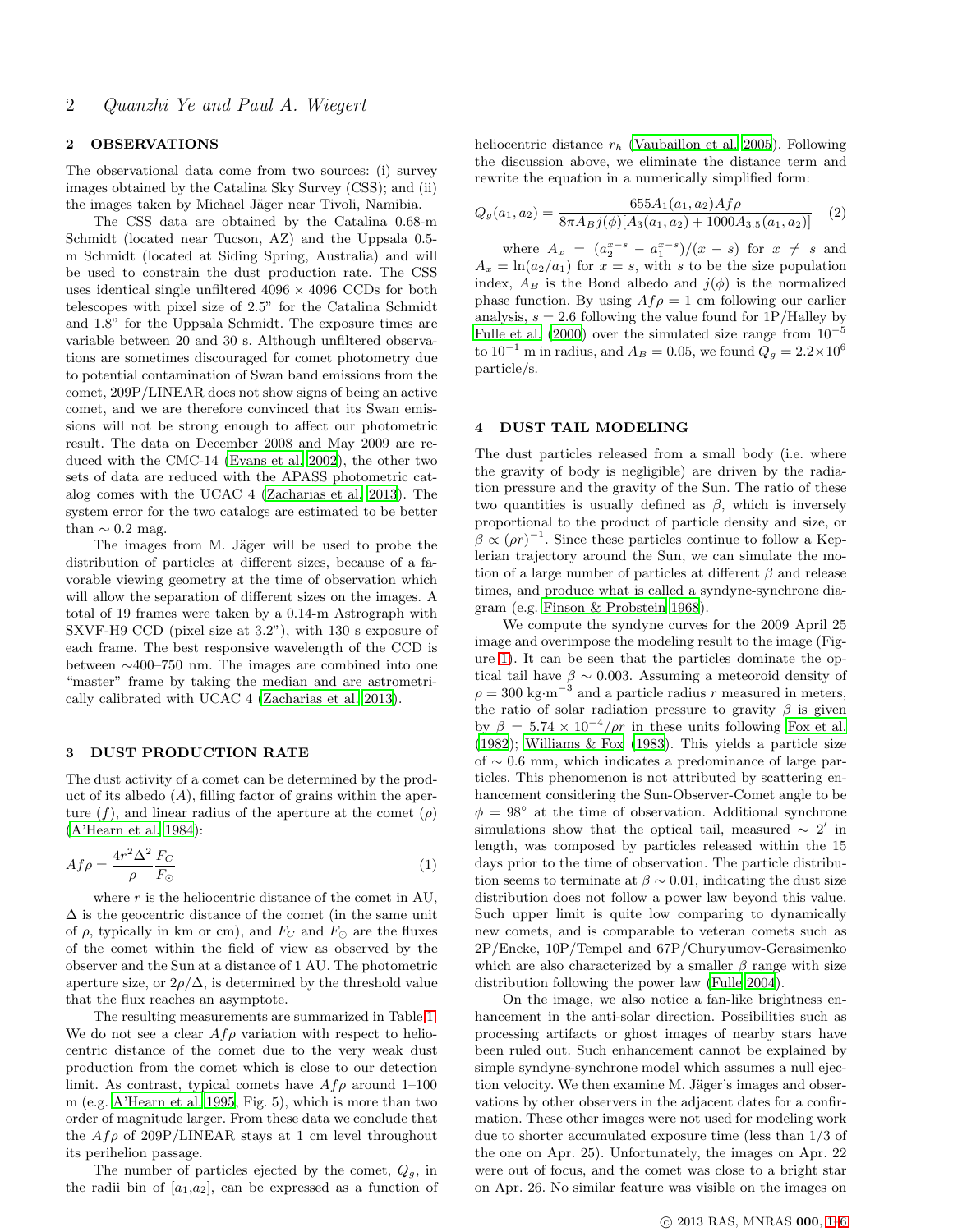<span id="page-2-0"></span>Table 1.  $Af\rho$  measurements with the CSS data. The  $Af\rho$  errors are the sum of raw magnitude errors computed from the SNR and the estimated systematic errors (0.2 mag) of the catalog used for calibration.

| Date (UT)       | Observing by  | $r_h$<br>(AU) | (AU)  | (km)  | $A f \rho$<br>(cm) |
|-----------------|---------------|---------------|-------|-------|--------------------|
| 2008 Dec. 22.43 | Catalina      | 1.765         | 0.996 | 21671 | $0.8 \pm 0.3$      |
| 2009 May 28.76  | Siding Spring | 1.106         | 0.445 | 9295  | $1.3 \pm 0.4$      |
| 2009 Jul. 8.80  | Siding Spring | 1.473         | 0.639 | 11679 | $1.1 + 0.4$        |
| 2009 Aug. 12.62 | Siding Spring | 1.804         | 0.900 | 11749 | $1.5 \pm 0.6$      |



<span id="page-2-1"></span>Figure 1. 209P/LINEAR on 2009 Apr. 25.10 (UT) as combined from 19 frames, with syndyne curves overimposed. The image is  $4\times$ magnified. The particle density is assumed at  $\rho = 300 \text{ kg} \cdot \text{m}^{-3}$ .

Apr. 28. However, on Seiichi Yoshida's comet observation collection<sup>[3](#page-2-2)</sup>, we do notice a possible brightness enhancement of ∆mag ∼ 1 mag that occurred shortly before May 1, which is marginally higher than systematic fluctuation  $(\leq 0.5 \text{ mag})$ as inferred from the chart). On the other hand, the IAU Minor Planet Center collected no observations from Apr. 23 to

May 14[4](#page-2-3) . We suspect that this feature, if indeed physically real, may indicates an ejection event, but conclusion cannot be drawn with the absence of additional observation.

<span id="page-2-2"></span><sup>3</sup> <http://www.aerith.net/comet/catalog/0209P/2009.html>, retrieved on 2013 Sep. 15.

<span id="page-2-3"></span><sup>4</sup> [http://www.minorplanetcenter.net/db\\_search/show\\_object?object\\_id=209P](http://www.minorplanetcenter.net/db_search/show_object?object_id=209P), retrieved 2013 Sep. 15.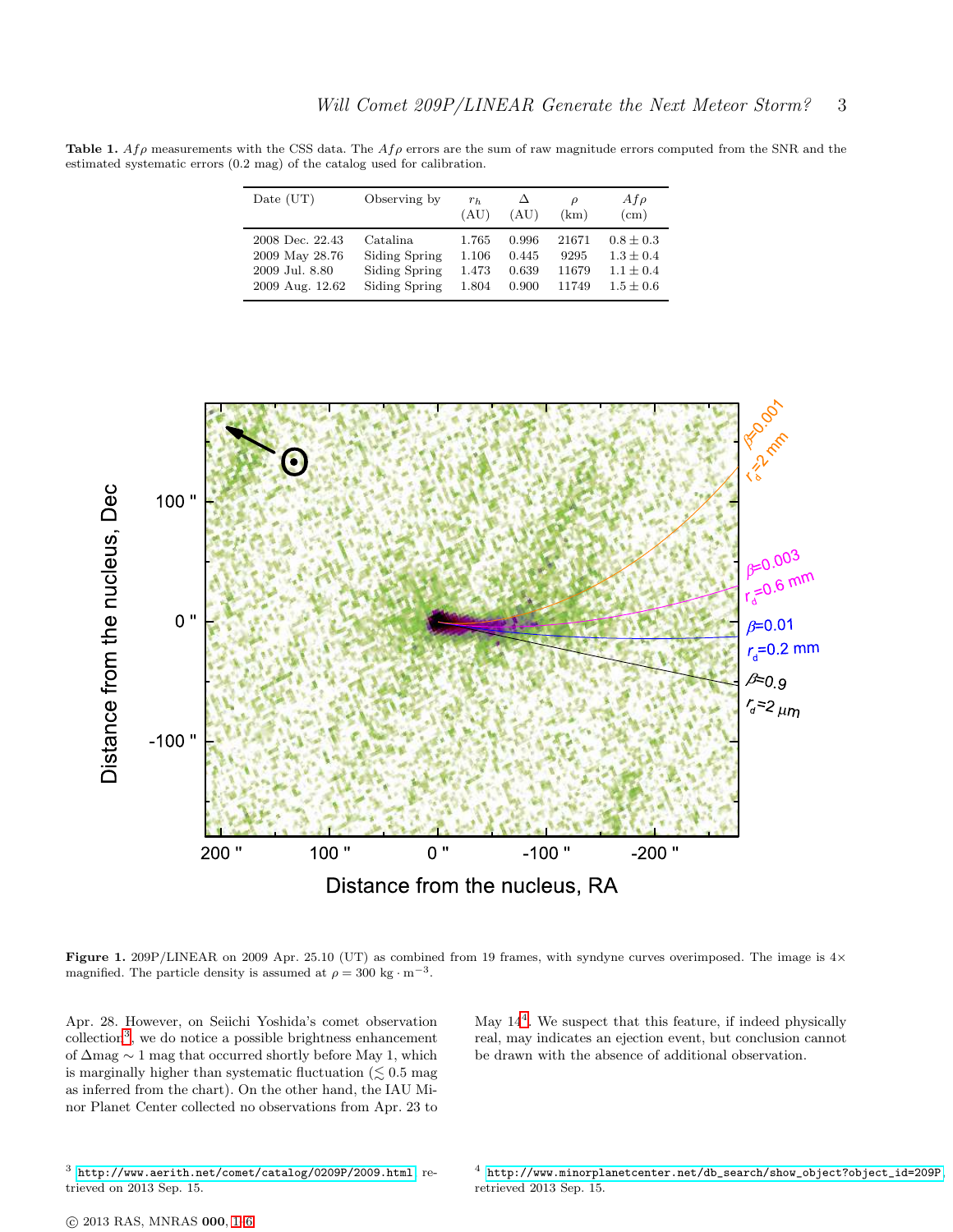#### 5 DYNAMICAL MODELING OF METEOROID STREAMS

The details of dynamical modeling of this work are similar to those given in [Wiegert et al. \(2013](#page-5-13)) and [Ye et al. \(2013](#page-5-14)). Here we only summarize the key concepts.

The simulation is conducted using the RADAU method [\(Everhart 1985](#page-5-15)) with a time step of seven days. We include the eight major planets, with the Earth-Moon system represented by a single particle at the barycenter of the two bodies. The initial conditions of the eight planets were derived from the JPL DE405 ephemeris [\(Standish 1998\)](#page-5-16). We first integrate the orbit of 209P/LINEAR backwards 250 years. The comet is then integrated forward again, with particles released at each perihelion passage. The number of particles is assumed to follow the different size distribution  $dN/dr \propto r^{-2.6}$  as our earlier calculation for  $Q_g$ . Post-Newtonian general relativistic corrections and radiative (i.e. Poynting-Robertson) effects are also included. The ratio of solar radiation pressure to gravitational force,  $\beta$ , is related to the particle radius r (in  $\mu$ m) through  $\beta = 1.9/r$ , [\(Weidenschilling & Jackson 1993](#page-5-17)), assuming a particle mass density  $\rho = 300 \text{ kg} \cdot \text{m}^{-3}$ . All meteoroids which have a close encounter of  $\leq 0.02$  AU from the Earth are collected. Then, the forward integration is repeated, with particles released only near the initial conditions for the meteoroid collected in the first step. The second-generation particles are given a random change of up to 10% in each velocity component, and those passed closest to the Earth in space and time will be considered to contribute to the simulated outburst.

We consider the comet to be active when its heliocentric distance is less than 2.3 AU where water ice sublimation is expected to start (c.f. [McNaught & Kocer 2004](#page-5-0)). The particles are released following the cometary ejection model described by [Jones \(1995](#page-5-18)). We use an absolute total magnitude  $M_1 = 16.7$  and absolute nuclear magnitude  $M_2 = 19.8$  for  $209P/LINEAR$  from the JPL Small-Body Database<sup>[5](#page-3-0)</sup>, which are derived from 546 observations assuming a magnitude slope of 14 and 5 respectively. The water production rate,  $\log Q_{\text{H}_2\text{O}} = 26.73 \pm 0.52$ , can be calculated by the formula proposed by [Jorda et al. \(1992\)](#page-5-19). In the absence of other details, we assume a Bond albedo for the nucleus of 0.05, which yields a nucleus size of 600 m; we also assume a nucleus density of 300 kg  $\cdot$  m<sup>-3</sup>.

<span id="page-3-0"></span>In our simulation, the amount of water sublimation is assumed to be directly proportional to the amount of solar heating the nucleus absorbs and the gas-to-dust ratio is taken to be unity. This yields a total of  $9 \times 10^9$  kg of gas per perihelion passage for this comet. The mean production rate is 300 kg/s or  $10^{28}$  molec/s, which varies by a factor of about  $(2.3/0.87)^2 \approx 7$  between perihelion  $(0.87 \text{ AU})$  and the start of gas production (2.3 AU). An equal amount of dust is assumed to be released between the sizes of 10<sup>−</sup><sup>9</sup> to  $10^{-1}$  m in radius, though only particles larger than  $10^{-5}$  m are simulated: given our assumed size distribution, this gives a fraction > 0.99999 of the mass and  $4 \times 10^{-7}$  of the number of particles simulated. Our mean simulated gas production rate is thus about  $20\times$  times that proposed by [Jorda et al.](#page-5-19) [\(1992](#page-5-19)) for a comet of this magnitude. Coupled with the low

 $Af\varrho$  values measured, we expect that our simulations will overestimate the likely meteoroid production of this comet though it must be recognized that the earlier perihelion passages which produce particles intersecting the Earth in 2014 may have benefited from higher gas production rates than the comet currently displays.

#### 6 DISCUSSION

The reanalysis of optical observations of 209P/LINEAR in its 2009 apparition shows that the comet is largely inactive. We examine the reported  $Af\rho$  values of other short-period comets with  $q \leq 1.3$  AU, which reveals that 209P/LINEAR is among the ones with lowest perihelion  $Af\rho$ . Interestingly, some comets at similar  $M_1$  or nucleus diameter have perihelion  $Af\rho$  more than one order of magnitude larger<sup>[6](#page-3-1)</sup>, such as  $26P/Grigg-Skjellerup$   $(M_1 = 16.7)$  and  $76P/West-$ Kohoutek-Ikemura ( $D = 0.66$  km as given by [Lamy et al.](#page-5-20) [2004](#page-5-20)). This indicates that 209P/LINEAR may be a transitional object from typical comet and a dormant comet, or its nucleus is significantly smaller than we thought.

Our simulations of the comet trails confirm the arrival of a number of trails from the parent on the 2014 May 24. The nodal footprint of the stream is shown in Figure [2.](#page-4-0) Particles arriving were produced on perihelion passages in 1798, 1803, 1868, 1878, 1883 as well as those occuring from 1924 to 1954 and 1964 to 1979. This differs in some detail from earlier reports (Vaubaillon and Maslov) but is perhaps not unexpected. Our simulations show a relatively close approach between 209P/LINEAR and Jupiter occurred in 1976–1977 which shifted the comet's perihelion outwards by 0.1 AU. Such close encounters make predictions beyond them into the past much more difficult, so some differences between our simulations and those of others are to be expected. Despite the differing details, we will see that our results are consistent in an overall sense with those of earlier investigators.

The number of particles arriving at the Earth during the shower is shown in Figure [3.](#page-4-1) The number is shown per hour per  $10^4$  km<sup>2</sup> of collecting area which approximates ZHR that might be expected for a visual observer under the radiant (which we expect at high northerly latitudes, RA  $122^{\circ} \pm 1^{\circ}$ , Dec  $79^{\circ} \pm 1^{\circ}$  in J2000, i.e. in the constellation of Camelopardalis) with a clear sky approximately 100 km on a side available for viewing. From this graph we derive a predicted ZHR of about 200 for our nominal scenario. However, given the current relatively weak dust production of the comet, rates could be much lower. Of course, absent information on the activity of the parent body during the perihelion passages during which the arriving meteoroids were produced we cannot say much about expected rates, nevertheless we conclude that a meteor storm is unlikely. We do encourage observers to monitor the expected shower as it will provide us with rare direct information on the dust activity of the parent in the past, information which is otherwise irretrievably lost.

Though the number of particles arriving at Earth is

<span id="page-3-1"></span> $6$  Af $\rho$  measurements are collected from CometasObs, <http://www.astrosurf.com/cometas-obs/>, retrieved 2013 Oct. 1.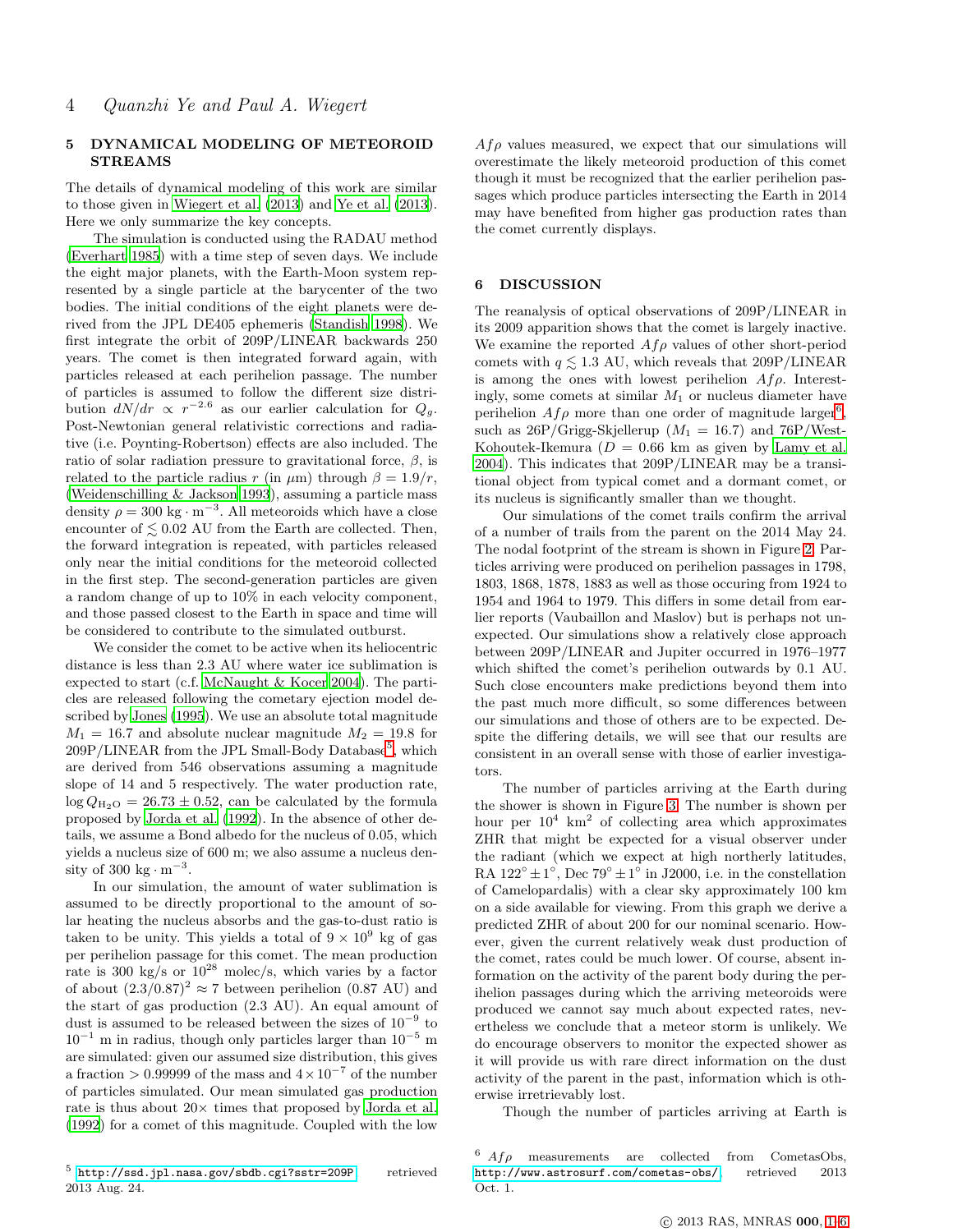

<span id="page-4-0"></span>Figure 2. The footprint of the meteoroid stream from 209P/LINEAR projected on the ecliptic. The colour scheme labels the free space (no gravitational focusing) fluence of particles through a plane perpendicular to the stream's arrival direction. Locations of the Earth at particular times are labeled with arrows. The Sun is to the upper right.



<span id="page-4-1"></span>Figure 3. The expected hourly rates of meteor arrivals at the Earth per  $10^4 \text{ km}^2$ . The peak is expected to occur at a solar longitude of 62.83◦ (appropriate to 2004 May 24.27 UT, or 6h29m) with a Full-Wide-Half-Maximum (FWHM) of about 0.4 days.

relatively small, the size distribution is skewed strongly towards larger particles (Figure [4\)](#page-5-21). Despite the relative rarity of large particles in the simulation (due to a size distribution which favors smaller ones), meteoroids arriving at Earth are predominately larger than 1 mm. Given that our syndyne calculations indicate that the parent produces particles most abundantly at the size which are most efficiently delivered to Earth in our simulations, it may be that the shower will prove unusual for the number of bright meteors produced.

### 7 SUMMARY

We reanalyzed the optical observations made during the 2009 apparition of 209P/LINEAR to constraint the dust production activity of the comet, in the hope to verify and refine the prediction of the forthcoming meteor outburst in 2014 as caused by this comet. Our analysis showed that 209P/LINEAR is considerably depleted in dust production, with  $Af \rho \approx 1$  cm within eight months around its perihelion, which indicated the comet may be currently transitioning from typical comet to a dormant comet. By fitting the ob-